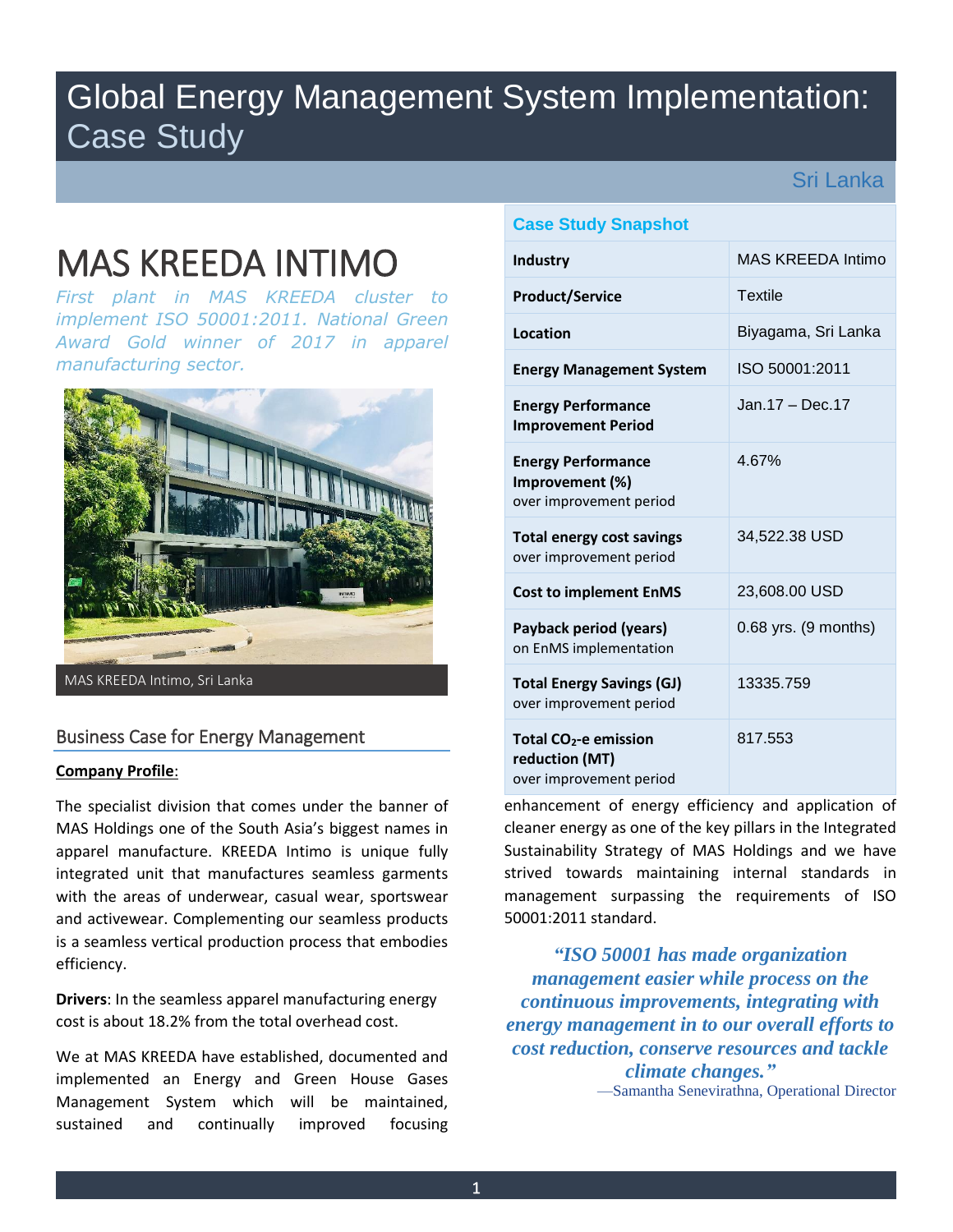**Energy reduction approach**: Initially energy saving was a feeling like switching off unnecessary lights. With ISO 50001 adoption it was found as a strategical way of reducing the overall cost while protecting the environment.

## Business Benefits Achieved

We have started to benchmark ourselves with best in apparel industry. After implementing the standard, a significant improvement of the energy performance level from an initial energy baseline is achieved from 135.03MJ/kg in 2016 to 128.72MJ/kg in 2017 where annual cost saving is 34,522.38 USD which is a 4.67% saving from the 2016 baseline (Output intensity is measured as per dyed kilogram of fabrics)

EnMS supported to develop a policy for more efficient use of energy. With the policy deployment, Energy management turned in to a more systematic way. Data and analysis are helpful for better understanding and make decisions concerning energy use and consumption hence we could reduce energy costs and improves profitability. Annual electricity saving is 2.8% which is about 11777.16 USD. Annual biomass saving is 3% which is 3401.32 USD.

A positive contribution of management could be gained towards the energy targets which directly affected on operational efficiencies as well as different approaches towards maintenance and procurement procedures.

We were strengthened with the competitiveness and reduces our vulnerability with respect to energy price fluctuation and availability of energy in Sri Lanka.

Energy management system has provided a better understanding between predictable energy demand and supply which may support for a smooth running of the production without any shortage as we run 24 hours a day and 7 days per week.

We have achieved some non-energy benefits such as greater productivity and lower maintenance needs. Most of the time significant energy and energy cost savings were achieved with minimal or no capital investment with the changes in culture that engages and empowers employees to identify and address energy-saving opportunities.

By certifying to ISO 50001, we could demonstrate our commitment to sustainability to our customers, employees, investors and regulators. In doing so, we have gained a competitive advantage in the marketplace by proving ourselves as good corporate citizens. This helped to uplift our reputation, which directly supports our marketing strategy.

Further, we have progressed towards environmental and sustainability objectives and could encourage energy efficiency within our supply chains. This standard also helped us be better prepared for government and customer requirements of energy saving.

#### **Key projects**

- Knitting process improvements from planning and development stages to the end production. This project has save the running of 1 of four motors which is 75kW and it worked 24 hours a day.
- Dye process improvement which reduced the steam demand by 28%.
- Boiler efficiency improvement projects by installing economizers and condensed water recovery. These projects have improved the steam generation from 2.9kg to 3.1kg per 1kg of biomass.
- Compressor inlet air temperature reduction project. This helped to increase the compressor efficiency by 2.8%.



Total energy achievement of 2017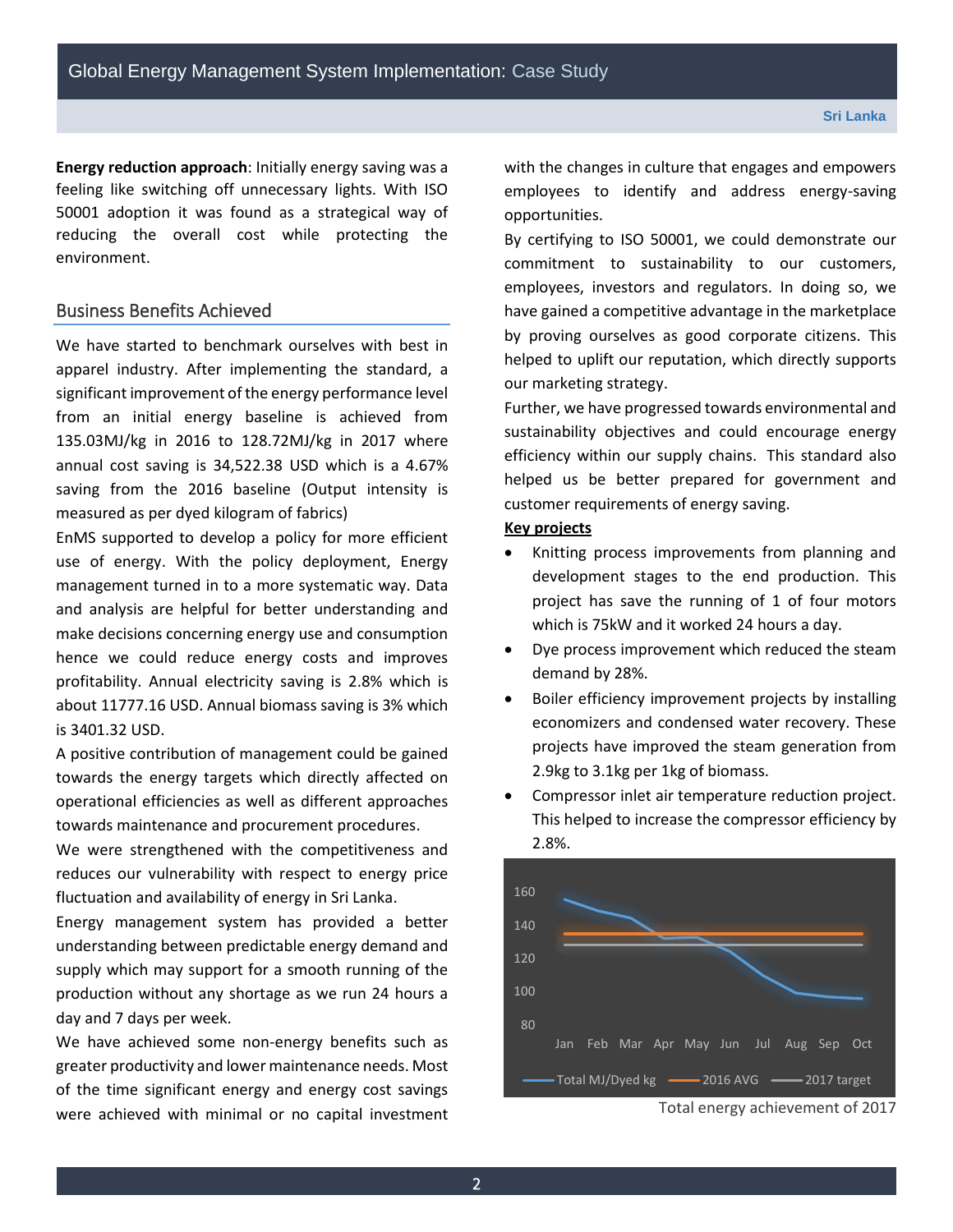#### EnMS Development and Implementation

Demonstrating KREEDA Intimo management support and commitment was important to develop and implement EnMS by recognizing the importance of introducing a comprehensive Energy and Carbon management system and strict implementation of same. Then implementation could be succeeded only by working as a team from top to bottom.

Identifying energy and carbon management is one of the key strategic business drives for the SBU and including same in to Long Range Plan (LRP) of the SBU

#### **Organizational**

EnMS development starts with defining, establishing, implementing and maintaining an energy policy. Then followed the following approach;

- o Appointing a management representative for energy and carbon management
- o Formation of energy management team at factory level and sub energy management teams at department level
- o Providing adequate resources required to establish, implement, maintain and continually improve the energy and carbon management system resulting energy and carbon performance
- o Identifying scope and boundaries of the energy and carbon management system
- o Incorporating international standards and practices applicable to Energy and Carbon management system
- o Stressing the importance of energy management for entire staff of the company through multiple channels of communication
- o Setting long term and short-term energy and carbon objectives and targets
- o Setting up energy performance indicators for the SBU and periodical reviewing of them for adequacy
- o Guiding the entire staff to achieve the expected results
- o Emphasizing the importance of meeting legal & other industry requirements;
- o Ensuring results are measured and reported at defined time intervals and minimum monthly review of the energy performance indicators
- o Conducting management reviews at least once in 06 months

#### **Energy Review and Planning**

Understanding the energy usage in detail is essential to manage energy consumption. Therefore, energy review has a vital core role in EnMS. Below factors have been considered for energy planning process;

- o Inputs from past and present energy consumption and performance data.
- o Factors affecting energy consumption and performance
- o Identify significant energy use and consumption
- o Legal and other requirements applicable within the framework of energy management
- o Setting baselines, objectives, targets and programs

o Inputs of customers and drives of MAS group level Energy data capturing systems were uplifted to be more convenient. Database of all energy consuming equipment was created. We primarily concern the environmental and business impact with energy use and consumption due to activities, processes and services of us and ensure that all the impacts maintained at an acceptable level. As an approach on this, we conduct energy review related to activities, processes and services to identify significant energy uses so that opportunities for the improvement of the energy performance of them can be focused. To identify opportunities a comprehensive energy audit was conducted in collaborated with a third-party energy management organization. Identified opportunities to improve energy performance have been prioritized and recorded. The prioritization of opportunities was carried out as per the procedure for prioritizing opportunities. The opportunities also include opportunities related to potential alternative energy sources including renewable energy as well.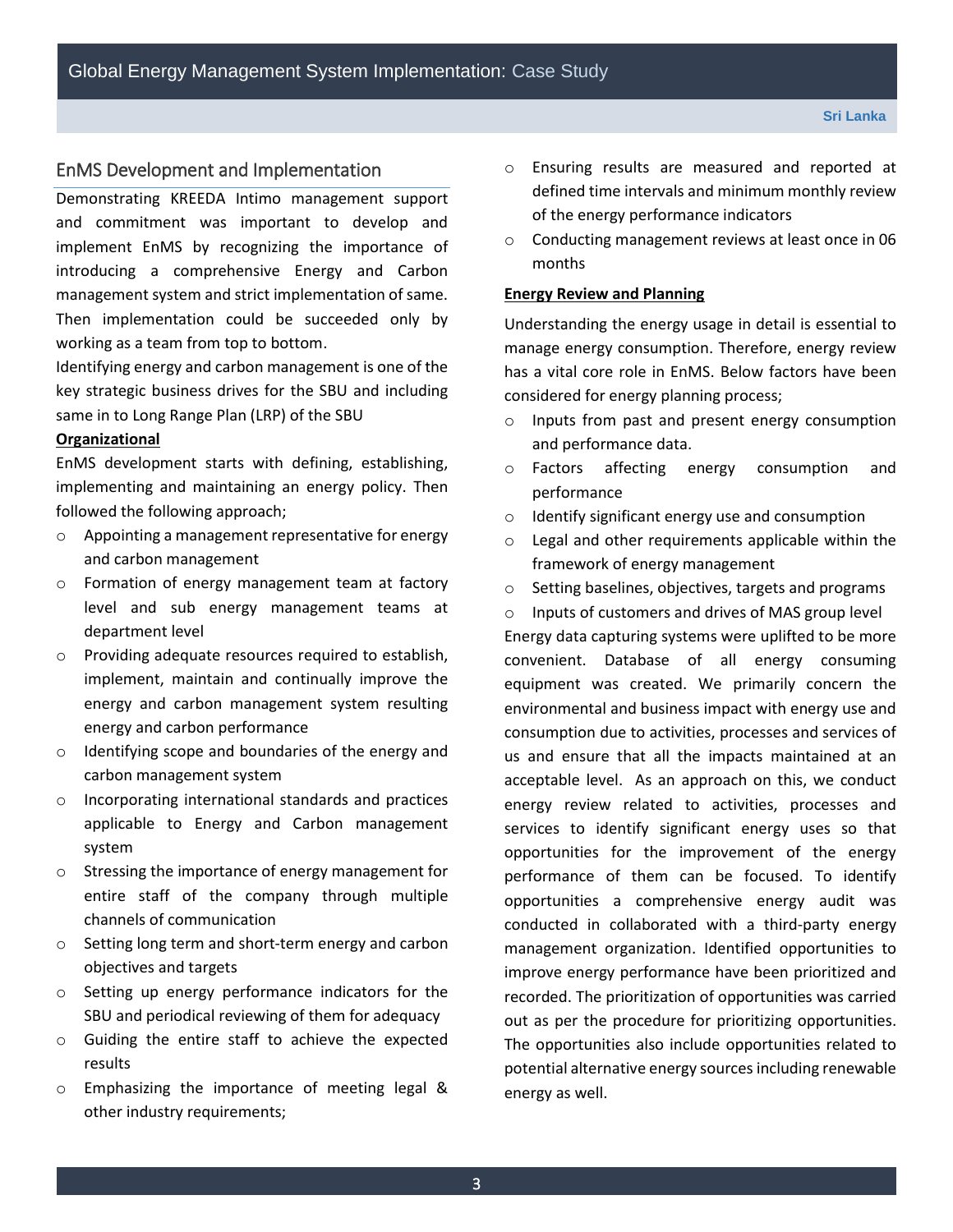#### **Financing**

With the top management commitment and goodwill towards the EnMS, it was easy to find funding for implementations. Prior to all applications, financial benefits were presented to increase awareness.

#### **Duration**

It was planned from 2016 January to obtained ISO 50001 certification and since then worked to implement the EnMS and stage 01 audit was conducted by November 2016 and the certification audit was completed by April 2017.

# *"ISO 50001 is an invisible hand to drive business to a well-planned end goal achieving sustainable use of energy resources."*

—Lakmal Jayawardana, Energy Manager

#### **Cost benefit analysis**

Most of the monitoring systems were existed even though they were not used effectively before. Therefore, most of the cost spent on energy auditing and new modifications and projects. Annual saving was about 34,522.38 USD and the investment was about 23,608.00 USD where the payback period is about 9 months. The cost and investment was very low as many improvements popped up through the changes of culture and empowerment.

# **Approach used to determine whether energy performance improved.**

Having set the baseline period for 2016 and reporting period for 2017, we evaluated the performance in 2017 against 2016. In the strategic plan, key performance indicators(KPI) were defined for the plant level and monitored by Energy Manager attached to Engineering Department. Those KPIs cascaded in to main production departments.

To measure those indicators, reporting and monitoring systems were upgraded with sufficient power analysers as well as steam flow meters. Further power analysers were connected to a networked Electricity Monitoring System(EMS) and chiller system was connected Building Management System(BMS). EMS system capable of recording and reporting data and analyses data within given durations while BMS capable of monitoring as well as remote controlling.

| <b>Department</b> | Key performance indicator                       |
|-------------------|-------------------------------------------------|
| Engineering       | Total Energy per dyed garment kg                |
|                   | Total electricity per dyed kg                   |
|                   | Steam generation per biomass kg                 |
|                   | Chiller usage per sq. meter of air-             |
|                   | conditioned floor                               |
|                   | Carbon emission per dyed kg                     |
| Knitting          | Electricity consumption per work hr             |
|                   | Electricity for suction per work hour           |
| Dve               | Electricity consumption per dyed kg             |
|                   | Steam usage per dyed kg                         |
| Sewing            | Electricity consumption per sewing<br>work hour |



BMS System



EMS System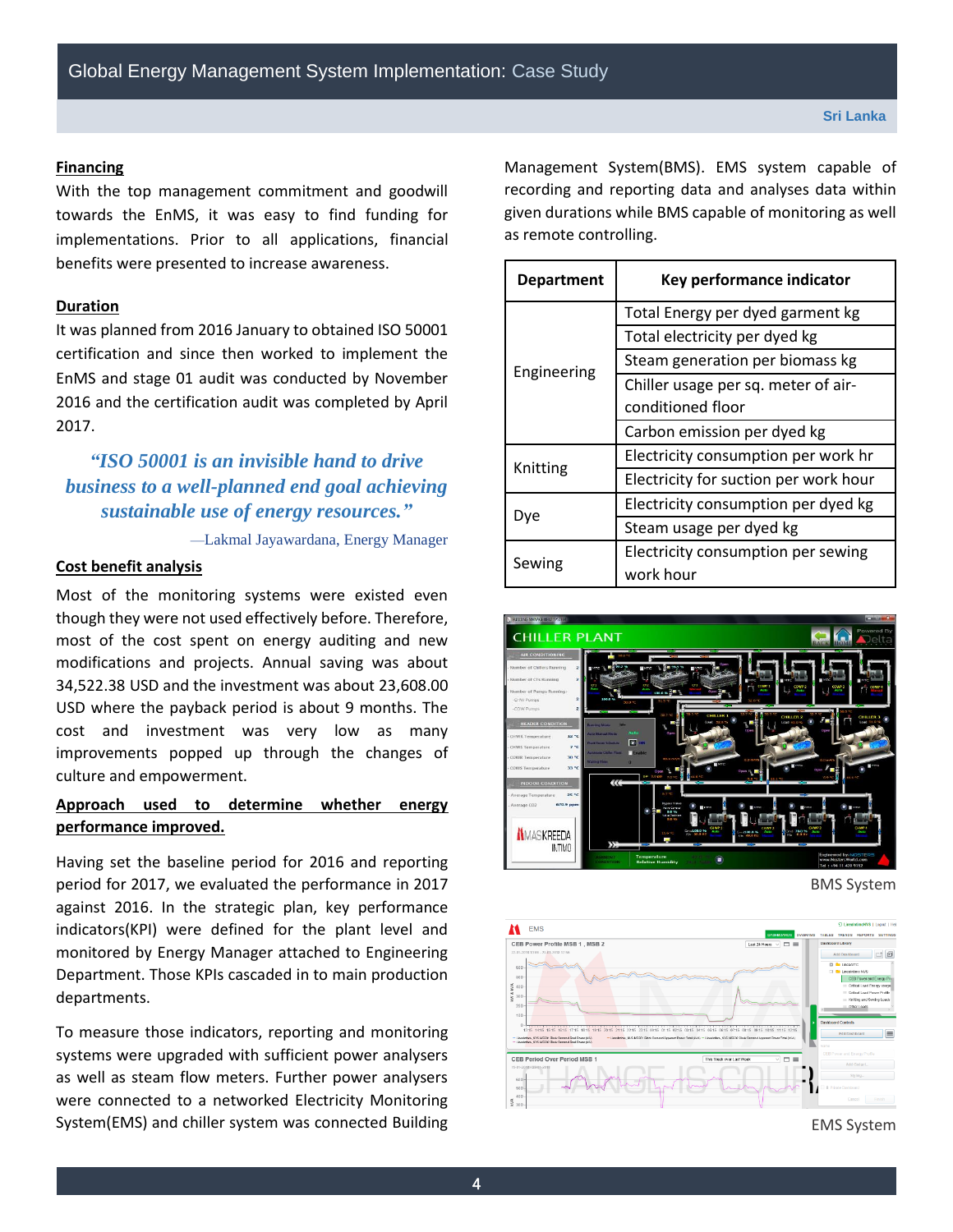#### **Sri Lanka**

#### **Approach used to validate results**

Energy monitoring sheet is prepared and updated weekly and monthly which shows the energy consumption based on the relevant energy performance indicator for significant energy uses. This sheet evaluates the actual energy performance against expected target. Energy performance is communicated to the management and reviewed with the top management monthly. All measuring devices are calibrated in required intervals and calibration records are maintained. PDCAs/ Detailed root-cause analysis is conducted and documented when their deviations in the actuals from the expected by the Management Representative with the Department Heads and relevant process owners responsible for the area of deviated energy use. The action plans on improving energy performance/ A3s are reviewed and updated monthly with top management. Effectiveness of action plans are evaluated through the energy monitoring sheets and communicated through the A3s. Detailed review of energy performance, action plans and other results of monitoring and measurements to be done in Management Review Meetings held biannually. We plan and conduct Internal Audits of Energy Management System biannually to determine whether Energy Management System;

- Conforms to planned arrangements for Energy Management System, including requirements of ISO 50001:2011.
- Is being properly implemented and maintained and ensuring improvements in energy performance.
- Is effective in meeting the energy policy, targets and objectives

# **Steps taken to maintain operational control and sustain energy performance improvement**

We have planned and implemented operations and maintenance activities of systems, equipment and processes related to significant energy uses identified through energy review to ensure that they are conducted under conditions specified in the Standard Operations Procedures (SOPs), Operational Control Procedures (OCPs) and Work Instructions so that effective energy performance is ensured. Those Operational controls includes controlling the max energy demand as well as energy management in peak hours. Those procedures have been displayed for everyone where necessary. To sustain the improvements, "Change Management Policy" was introduced. Prior to any power equipment procurement or any design changes, it is evaluated for its energy usage and its affects for carbon emission.

# **Development and use of professional expertise, training, and communications**

Talent2o system is used to identify the development requirement of the management. Development plans were introduced to the energy teams with respect to each individual's Job Descriptions. There is a skill matrix for every other employee to identify their skill levels and to identify training needs. Competency in energy management regarding each one's job roles has been included into the skill matrix and it is evaluated when in recruitments and bi annually. These systems ensure that everyone is competent in EnMS with required trainings, awareness and skills.

#### **Employee engagement:**

In department wise small energy work groups were formed to drive specific energy improvement projects. Most of the teams were led by the employees of the bottom layer. They were always consulted and reviewed by the upper management. A special green card was introduced for energy related kaizens. Employee contribution to the EnMS is outstanding with the number of energy related kaizens they raised. Energy engineer was trained to a ISO 50001 lead auditor and 6 others were certified as internal energy auditors.

#### **Professional expertise:**

Full factory awareness programs and energy audits were conducted with Access Energy Technologies who are the expertise in consulting energy management.